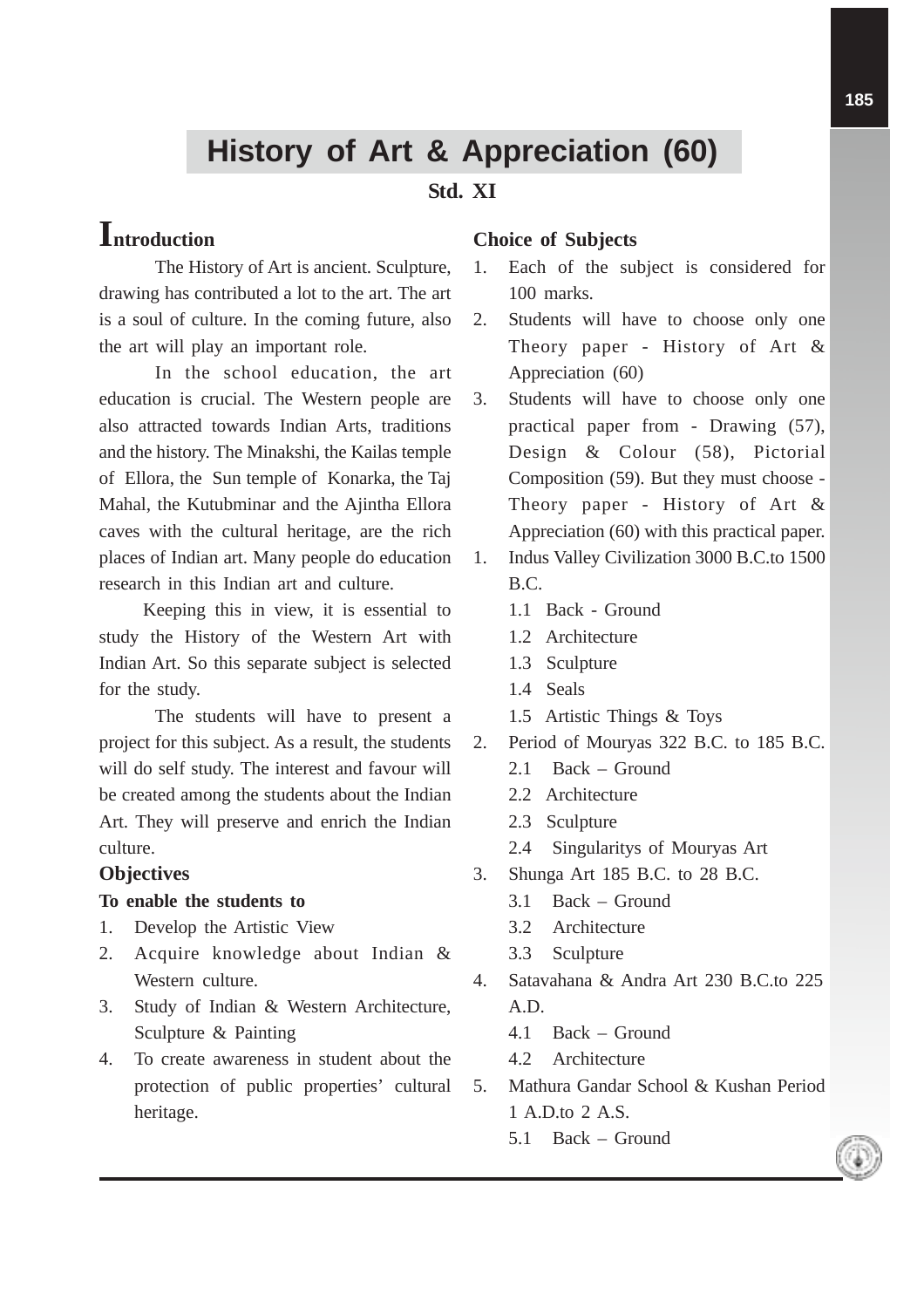- 5.2 Architecture
- 6. Gupta Period Golden Age of Indian Art 320 A.D.to 650 A.D.
	- 6.1 Back Ground
	- 6.2 Architecture
	- 6.3 Sculpture
	- 6.4 Painting
- 7. Western Art of prehistoric Man 10,000 \ B.C. B.C. to 6000 B.C.
	- 7.1 Back Ground
	- 7.2 Old Stone Age Painting
	- 7.3 New Stone Age
- 8. Egyptain Art 4000 B.C. to 1500 B.C.
	- 8.1 Back Ground
	- 8.2 Architecture
	- 8.3 Sculpture
	- 8.4 Painting
- 9. Greek Art  $700$  B.C.to  $4<sup>th</sup>$  A.D.
	- 9.1 Architecture
	- 9.2 Sculpture
- 10. Roman Art 31 B.C. to 314 A.D.
	- 10.1 Architecture
	- 10.2 Sculpture
	- History of Art & Appreciation (60

# **Std. XII**

# **Introduction**

The History of Art is ancient. Sculpture, drawing has contributed a lot to the art. The art is a soul of culture. In the coming future, also the art will play an important role.

In the school education, the art education is crucial. The Western people are also attracted towards Indian Arts, traditions and the history. The Minakshi, the Kailas temple of Ellora, the Sun temple of Konarka, the Taj Mahal, the Kutubminar and the Ajintha Ellora

caves with the cultural heritage, are the rich places of Indian art. Many people do education research in this Indian art and culture.

Keeping this in view, it is essential to study the History of the Western Art with Indian Art. So this separate subject is selected for the study.

The students will have to present a project for this subject. As a result, the students will do self study. The interest and favour will be created among the students about the Indian Art. They will preserve and enrich the Indian culture.

### **Objectives**

#### **To enable the students to**

- 1. Develop the Artistic View
- 2. Acquire knowledge about Indian & Western culture.
- 3. Study of Indian & Western Architecture, Sculpture & Painting
- 4. To create awareness in student about the protection of public properties' cultural heritage.

#### **Choice of Subjects :**

- 1) Each of the subject is considered for 100 marks.
- 2) Students will have to choose only One Theory paper. History of Art & Appreciation (60)
- 3) Students will have to choose only one practical paper from - Drawing (57), Design & Colour (58) Pictorial composition (59) But they must choose - Theory Paper - History of Art & Appreciation (60) with this practical paper.